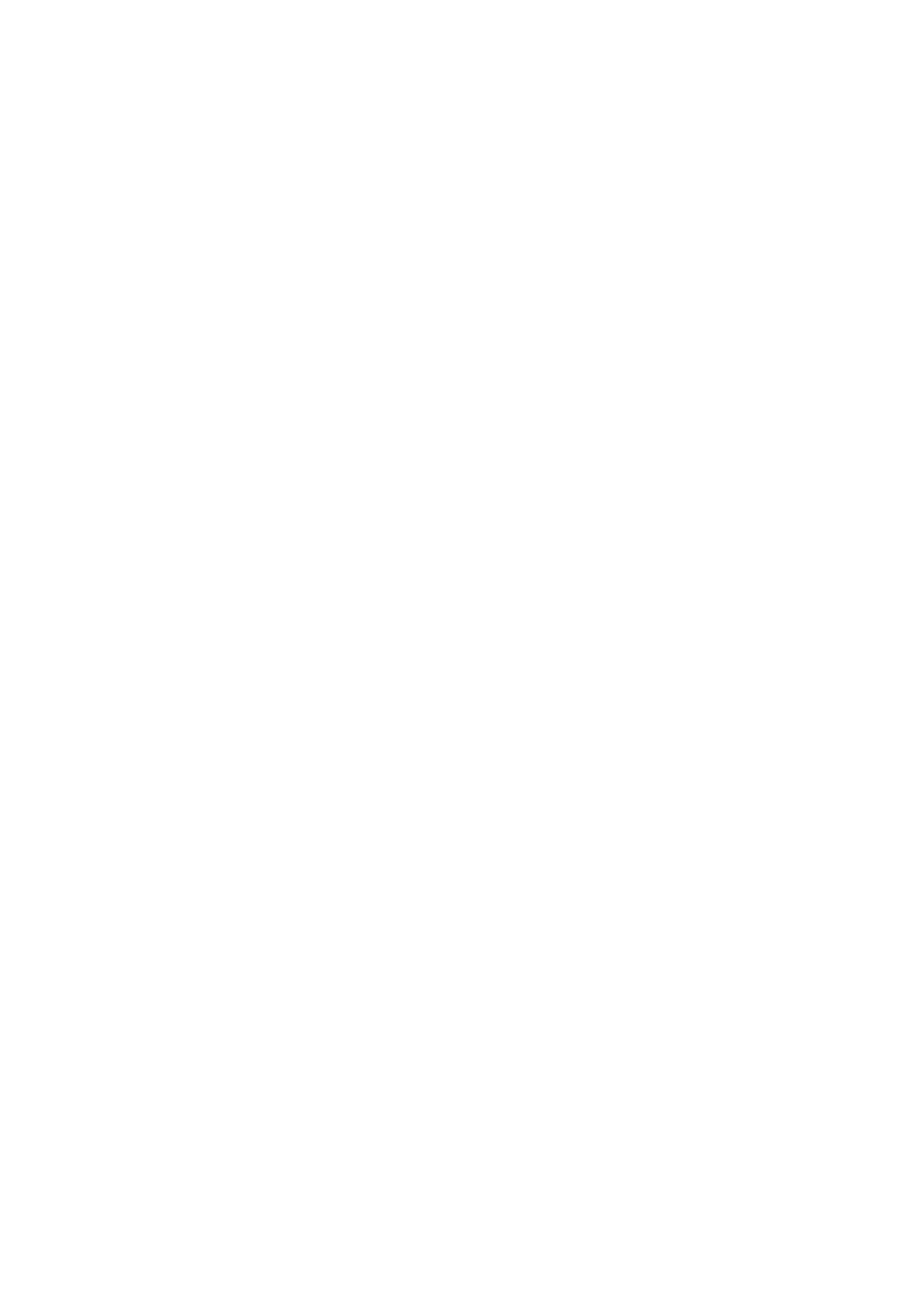### **1 Introduction**

Dolby Voice Room supports dialing into third-party video meetings using a Session Initiation Protocol (SIP) Uniform Resource Identifier (URI).

This document outlines configuring the multi-service feature on Dolby Voice Room for Cisco WebEx .

## **2 Multi-service overview**

The multi-service feature allows you to join video conference meetings hosted by third-party video conference service providers using a SIP URI.

The figure shows the call flow for a multi-service Dolby Voice Room configuration.

Figure 1: Multi-service configuration call flow





The default transport protocol used is Transport Layer Security (TLS) . To dial using TLS, the URI format is user@domain.com. To dial using Transmission Control Protocol (TCP), the URI format is user@domain. com;transport=tcp.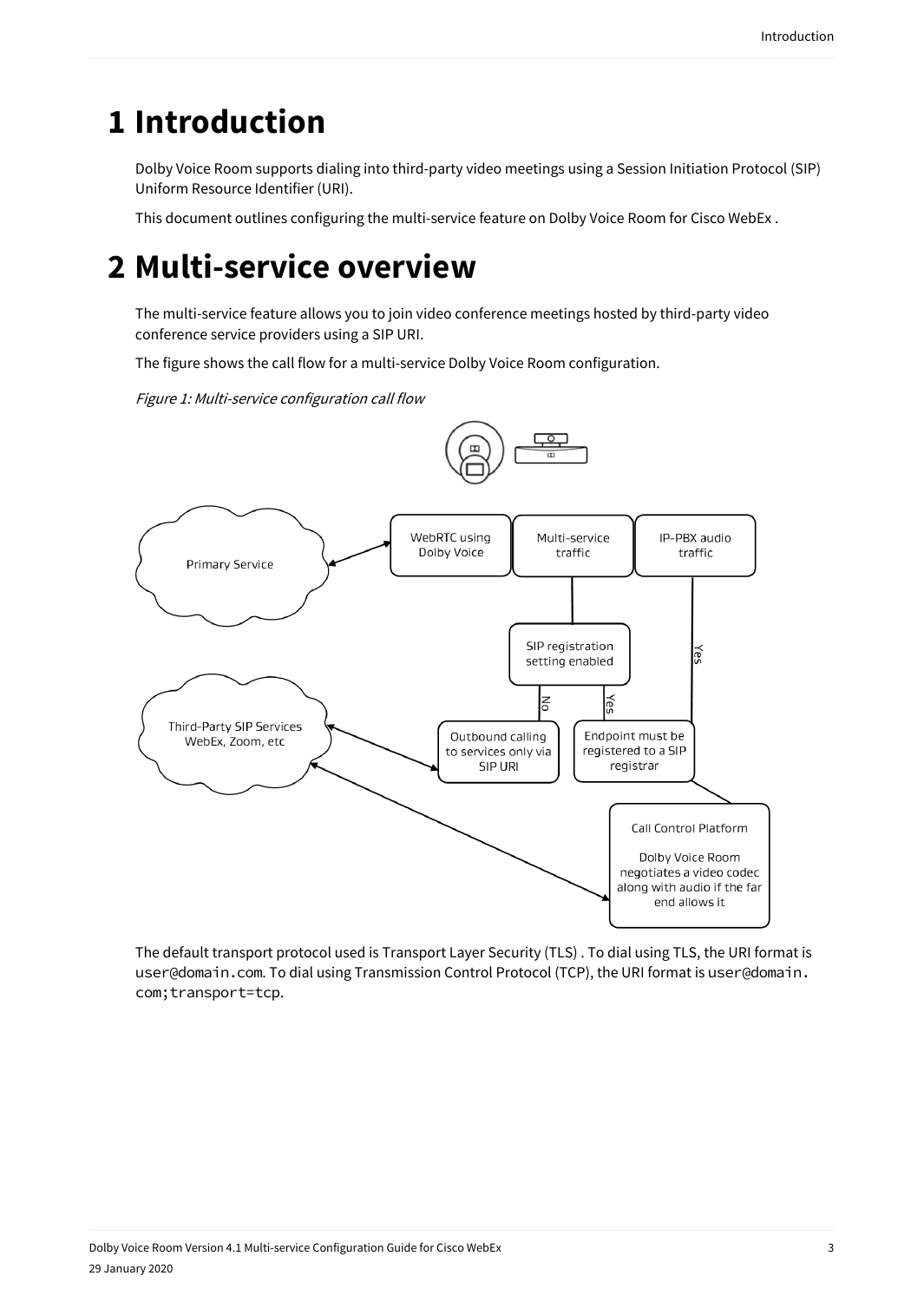### **3 Configuring a Cisco Unified Communications Manager and Expressway Integration**

You can make Cisco WebEx calls through Cisco Unified Communications Manager linked with Expressway.

- Adding a SIP phone with Cisco Unified Communications Manager
- [Configuring Expressways C and E](#page-4-0)
- [Configuring Cisco WebEx](#page-6-0)

#### **3.1 Adding a SIP phone with Cisco Unified Communications Manager**

To add a SIP phone with Cisco Unified Communications Manager, you must create a SIP Profile, phone security profile, and add a phone.

- **1.** Create a SIP profile.
	- a) In the Cisco Unified Communications Manager Console, navigate to **Device** > **Device Settings** > **SIP Profile**.
	- b) Select the **SIP Profile**.
	- c) In the SIP **Profile Configuration** screen, under **SDP Information**, enable these parameters:
		- **Allow Presentation Sharing using BFCP**
		- **Allow iX Application Media**
		- **Allow multiple codecs in answer SDP**
	- d) Click **Save**.
- **2.** Create a phone security profile.
	- a) Navigate to **System** > **Security** > **Phone Security Profile** > **Add New**.
	- b) Enter the information for these parameters:
		- **Name**
		- **Transport Type**
		- **SIP Phone Port**
- **3.** Add a phone.
	- a) Navigate to **Device** > **Phone** > **Add New**.
	- b) **Under Device Information**, enter the information for these parameters:
		- **Device Description**
		- **Device Pool**
		- **Phone Buttom Template**
		- **Common Phone Profile**
		- **Location, and Owner**
	- c) Under **Protocol Information**, enter the information for these parameters:
		- **Device Security Profile**
		- **SIP Profile**
		- **Digest User**
	- d) Check **Allow Presentation Sharing using BFCP**.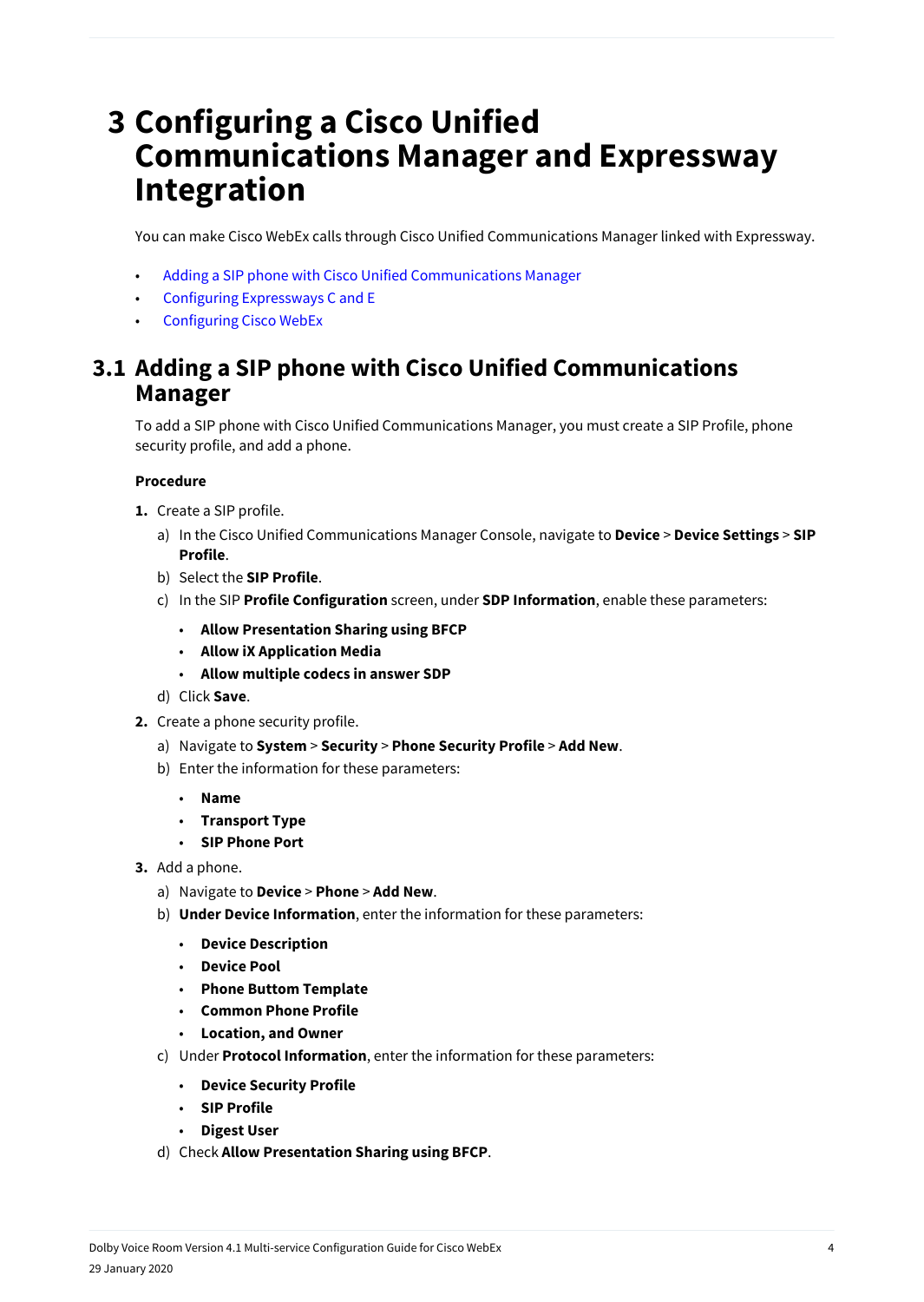e) Click **Save**.

#### <span id="page-4-0"></span>**3.2 Configuring Expressways C and E**

Perform these steps to configure Expressways C and E.

- **1.** Create a SIP trunk on Cisco Unified Communications Manager.
	- a) In the Cisco Unified Communications Manager Console, navigate to **Device** > **Trunk** > **Add New**.
	- b) Enter the information for the device parameters:
		- **Device Name**
		- **Description**
		- **Device Pool**
		- **Destination Address**
	- c) Enable **Retry Video Call as Audio**.
	- d) Enter the information for these SIP parameters:
		- **SIP Destination Address**
		- **SIP Trunk Security Profile**
		- **SIP Profile**
		- •
	- e) Click **Save**.
- **2.** Create a SIP trunk security profile for Expressway C.
	- a) Navigate to **System** > **Security** > **SIP Trunk Security Profile**.
	- b) Enter the information for these parameters:
		- **Name**
		- **Incoming Transport Type**
	- c) Enable these parameters:
		- **Accept presence subscription**
		- **Accept out-of-dialog refer**
		- **Accept unsolicited notification**
		- **Accept relaces header**
	- d) Click **Save**.
- **3.** Create a SIP profile for Expressway C.
- **4.** Create a new SIP trunk profile.
- **5.** Configure Expressway C.
	- a) Navigate to **System** > **Domain Name System (DNS)**.
	- b) Enter the information for the DNS parameters. For example:
		- **System host name**: expc
		- **Domain name**: dolby-lab-com
		- **Address 1**: 10.97.22.10
		- **IP address**: 10.97.22.14
	- c) Click **Save**.
- **6.** Create three zones on Expressway C.
	- a) Navigate to **Configuration** > **Zones**.
	- b) Create the three zones: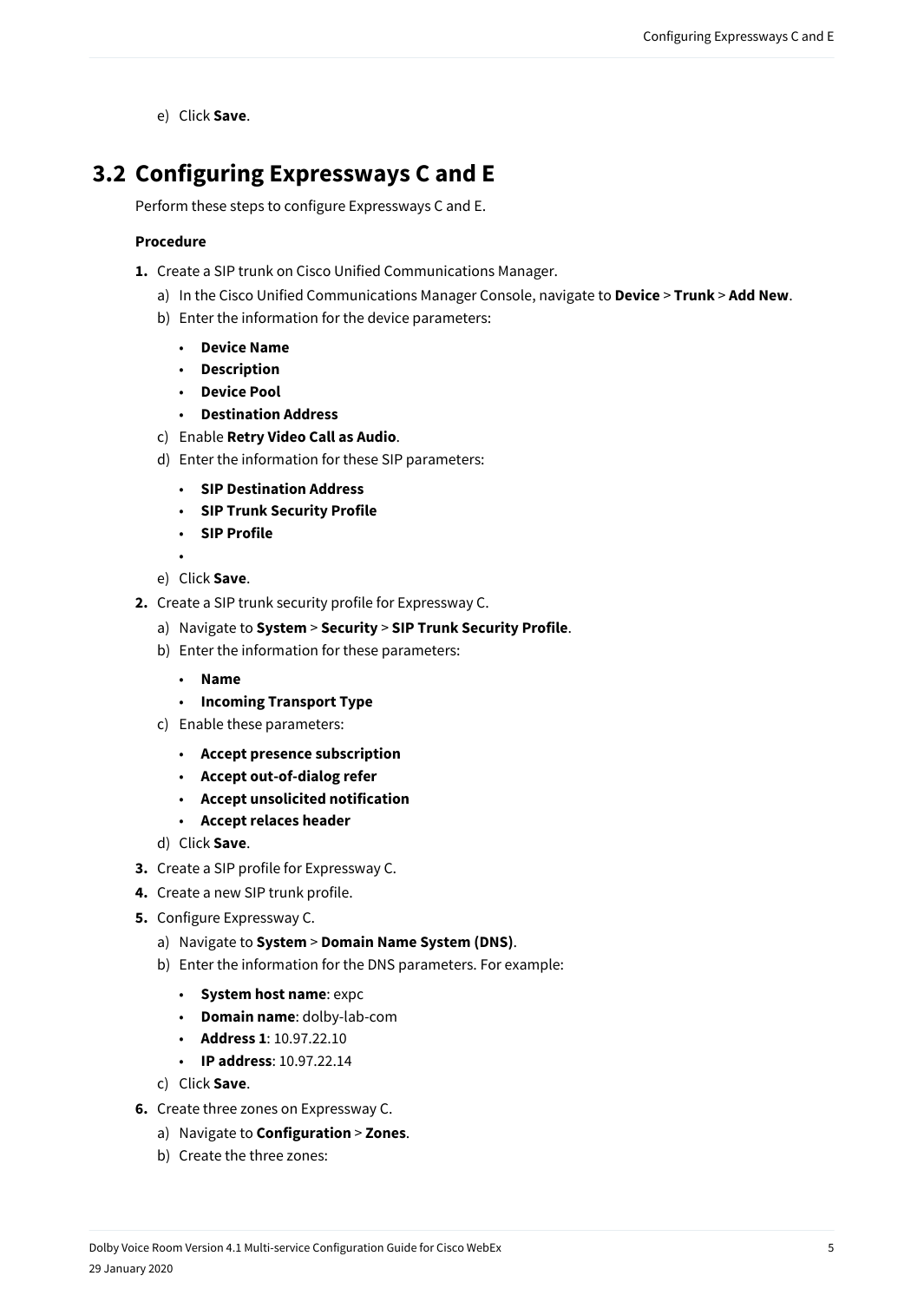- Neighbor
- Traversal Client
- Traversal Zone Client
- **7.** Configure Zone 1 to enable connectivity between Expressway C and Cisco Unified Communications Manager.
	- a) Enter the information for the zone parameters. For example:
		- **Zone Type**: Neighbor
		- **Port**: 5060
		- **Peer 1 Address**: cucm.dolby-lab.com
		- **Zone Profile**: Cisco Unified Communications Manager (9.x. or later)
	- b) Click **Save**.
- **8.** Configure Zone 2 to create the handshake between Expressway C and E.
	- a) Enter the information for the zone parameters. For example:
		- **Zone Name**: Traversal Zone Client
		- **Zone Type**: Unified Communications Traversal
		- **Hop Count**: 15
		- **Port**: 7001
		- **Peer 1 Address**: expe.dolby-lab.com
	- b) Click **Save**.
- **9.** Configure Zone 3 to enable communication between Expressway C and E.
	- a) Enter the information for the zone parameters. For example:
		- **Zone Name**: Traversal Client
		- **Zone Type**: Traversal Client
		- **Mode**: On
		- **Port**: 7002
		- **Transport**: TLS
		- **Peer 1 Address**: expe.dolby-lab.com
	- b) Click **Save**.
- **10.**Configure Expressway E.
	- a) Navigate to **System** > **DNS**.
	- b) Enter the information for the DNS parameters. For example:
		- **System host name**: expc
		- **Domain name**: dolby-lab-com
		- **Address 1**: 10.97.22.10
		- **IP address**: 192.168.148.1
	- c) Click **Save**.
- **11.**Create three zones on Expressway E.
	- a) Navigate to **Configuration** > **Zones**.
	- b) Create three zones:
		- DNS
		- Traversal Server
		- Unified Communications Traversal
- **12.**Configure Zone 1 to create the handshake between Expressway C and E.
	- a) Enter the information for the zone parameters. For example:
		- **Name**: Traversal Zone Server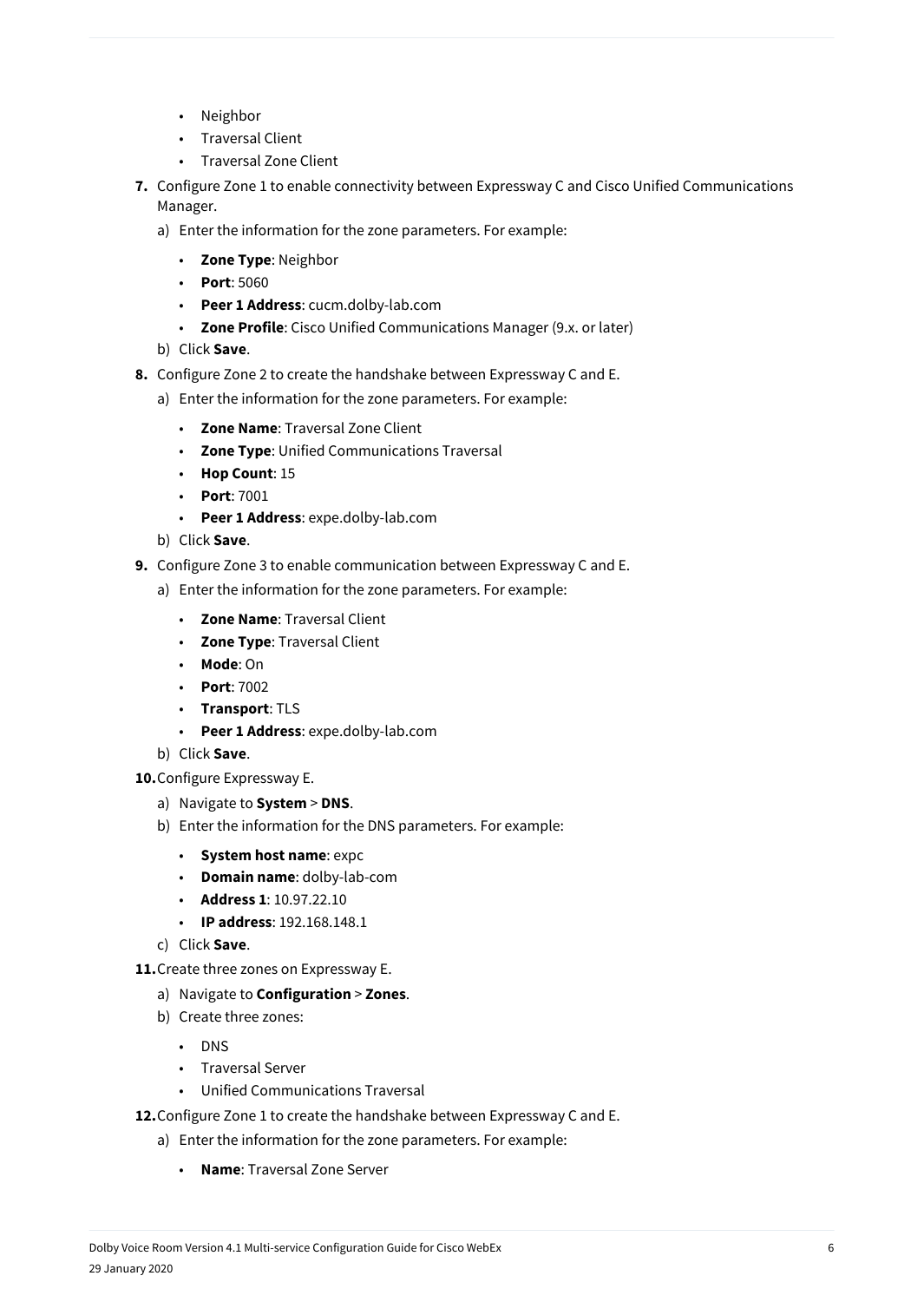- <span id="page-6-0"></span>• **ZonType**: Unified Communications Traversal
- **Username**: admin
- **Port**: 7001
- **TLS verify subject name**: expe.dolby-lab.com
- b) Click **Save**.
- c) Verify the status of these parameters:
	- **State**: Active
	- **Connection 1**: SIP Reachable: 10.97.22.14:25002
- **13.**Configure Zone 2 to enable communication between Expressway C and E.
	- a) Enter the information for the zone parameters. For example:
		- **Name**: Traversal Server
		- **Type**: Traversal Server
		- **Username**: admin
	- b) Click **Save**.
	- c) Verify the status of these parameters:
		- **State**: Active
		- **Connection 1**: SIP Reachable: 10.97.22.14:25001
- **14.**Configure Zone 3 to enable communication between Expressway E and outside DNS.
	- a) Enter the information for the zone parameters. For example:
		- **Name**: DNS-Correct
		- **Type**: DNS
	- b) Click **Save**.

#### **3.3 Configuring Cisco WebEx**

You must create a SIP route pattern and search rules to configure Cisco WebEx on Cisco Unified Communications Manager

- **1.** Create a SIP route pattern on Cisco Unified Communications Manager.
	- a) Navigate to **Call Routing** > **SIP route pattern** > **add new**
	- b) Enter the information for the pattern definition parameters. For example:
		- **IPv4 Pattern**: \*.webex.com
		- **SIP Trunk/Route List**: Expressway\_trunk-C
	- c) Click **Save**.
- **2.** Create a Cisco WebEx search rule on Expressway C.
	- a) Navigate to **Configuration** > **Dial peer** > **Search rule** > **New**.
	- b) Enter the information for these search rule parameters. For example:
		- **Priority**: 30
		- **Pattern type**: Regex
		- **Pattern string**: (.\*)@(.\*)(\.webex\com).\*
		- **Pattern behavior**: Replace
		- **Replace string**: \1@\2\3
		- **Target**: Traversal Client
		- **State**: Enabled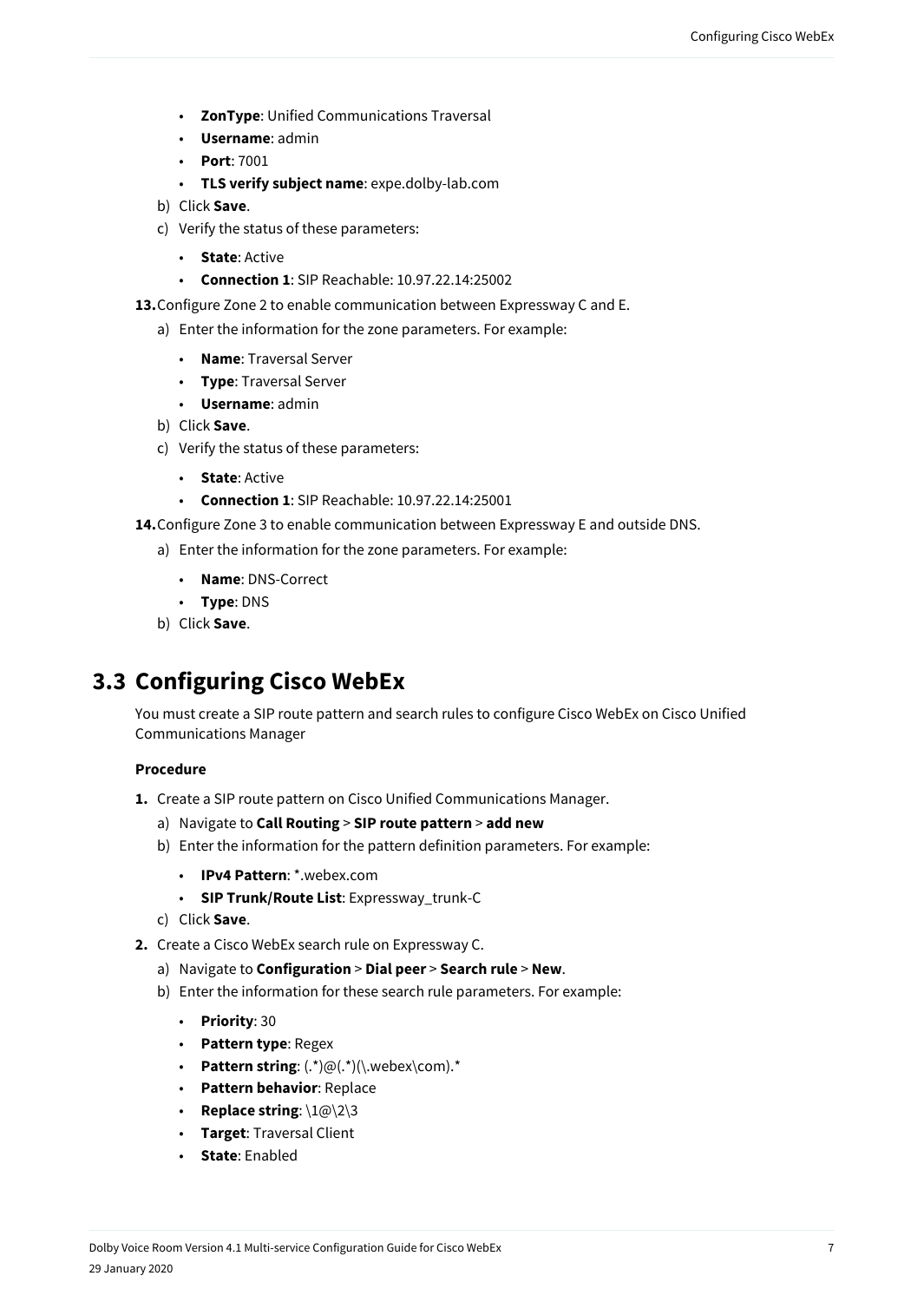- c) Click **Save**.
- **3.** Create a Cisco WebEx search rule on Expressway E.
	- a) Navigate to **Configuration** > **Dial peer** > **Search rule** > **New**.
	- b) Enter the information for the search rule parameters. For example:
		- **Source name**: 30
		- **Pattern string**: (.\*)@(.\*)(\.webex\com).\*
		- **Replace string**: \1@\2\3
		- **Target**: DNS-Correct
		- **State**: Enabled
	- c) Click **Save**.

## **4 Setting up a Cisco WebEx account**

For Cisco WebEx accounts, you do not need to obtain any special licenses for SIP endpoints.

#### **Procedure**

- **1.** Create a corporate or single user-based account as required.
- **2.** After you have successfully created the account, add a meeting license for each individual user based on the organization or individual requirements.

# **5 Setting up Dolby Voice Room**

To dial into Cisco WebEx meetings, the URI has to be in the format username@dolbyvoice.my.webex. com;uriproxy=1;transport=tcp, with the Cisco VCS value (in SIP.Pbx.URIDialingProxy) empty, and must have Sip.Pbx.OutboundProxy1 configured as CUCM.

## **6 Making a call through Cisco VCS**

You can Dolby Voice Room to make Cisco WebEx calls through Cisco VCS.

To dial into Cisco WebEx meetings, the URI has to be in the format username@dolbyvoice.my.webex. com;uriproxy=1;transport=tcp, and you must configure the Cisco VCS value (in SIP.Pbx. URIDialingProxy) for calls that need to go through Cisco VCS.

## **7 Troubleshooting**

Perform these steps to troubleshoot calls between Cisco Unified Communications Manager and Expressways C and E.

- **1.** Verify that a SIP router pattern was created on Cisco Unified Communications Manager.
- **2.** Verify that the trunk is up.
- **3.** Verify that all three zones Expressways C and E are active.
- **4.** Navigate to **Status** > **calls** > **history** to check the status of Expressway C and E.
- **5.** Verify that the organization has RMS licenses. Otherwise, service error 503 will display for all conference services, except Cisco WebEx.